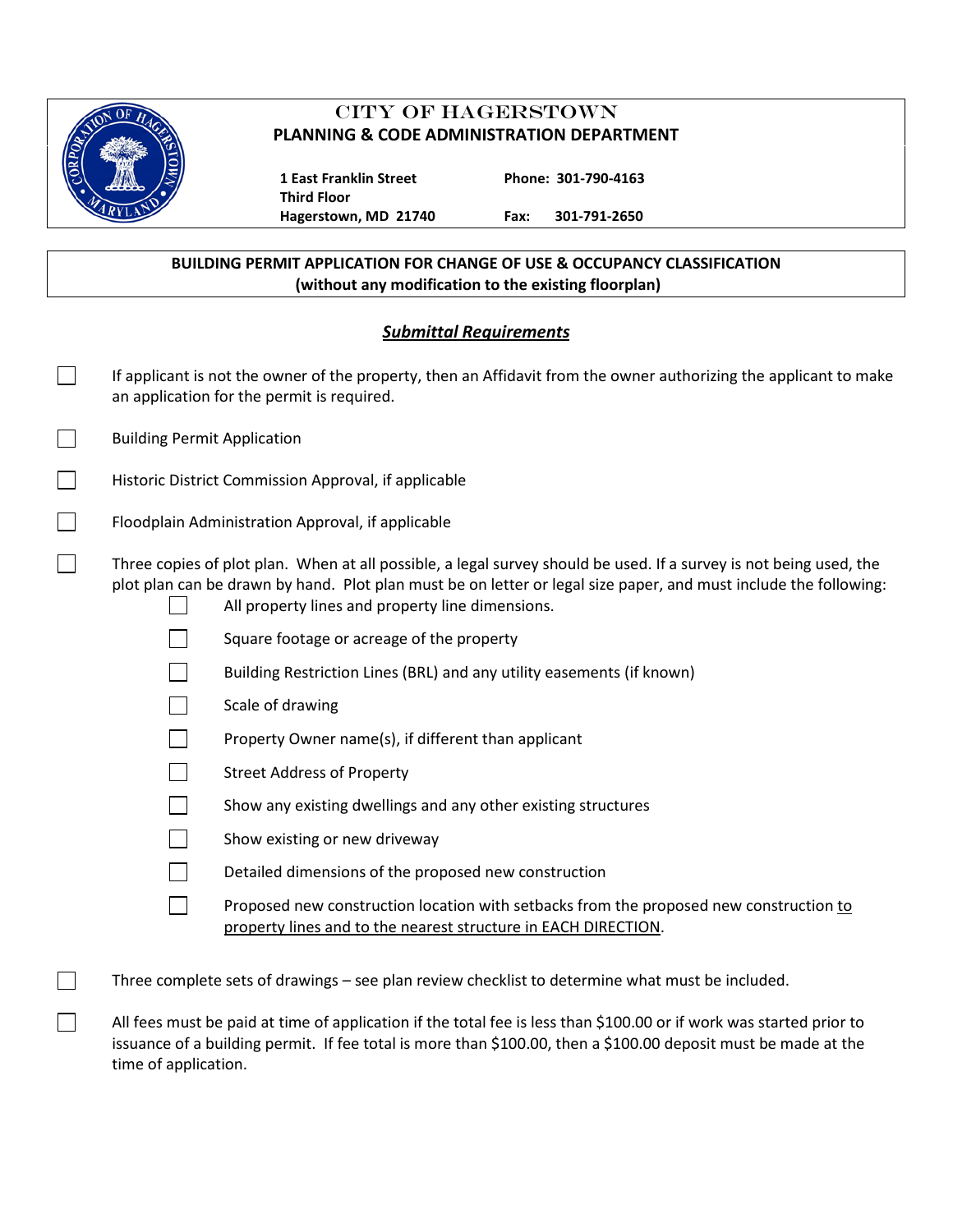

# CITY OF HAGERSTOWN **PLANNING & CODE ADMINISTRATION DEPARTMENT**

 **1 East Franklin Street Phone: 301-790-4163 Third Floor**

**Hagerstown, MD 21740 Fax: 301-791-2650**

### **BUILDING PERMIT PLAN REVIEW CHECKLIST FOR CHANGE OF USE & OCCUPANCY CLASSIFICATION (without any modification to the existing floorplan)**

Three complete sets of scaled plans minimum  $\frac{3}{16}$ " to one foot,  $\frac{1}{4}$ " to one foot scale is preferred (Note: one set will be returned to you with the approved permit.)

- Floor plans must be submitted, including foundation/crawl space/basement, first floor, second floor, attics/lofts. All rooms including unfinished areas must be labeled. (If space is part of a larger building, information shall be provided indicating relation to the rest of the building.)
- Overall square footage and dimensions, including height of structure
- Proposed Building/ Space Occupant Load
- Compliance with Maryland Accessibility Code for door hardware, entrances, and restrooms (as applicable)
- Drinking fountain (if applicable)
- Fire Separation Details (if applicable)
- Fire alarm and sprinkler system requirements (if applicable)
- Location and layout of all toilet/ restroom facilities
- Means of egress locations
- Emergency Lighting and Exit signage locations
- Window and Door sizes
- Interior finishes; walls, ceilings, floors, etc.
- Ceiling heights within building/ space
- Mechanical, Electrical, and Plumbing Systems new or existing (as applicable)
	- Heating/ Ventilation systems being provided
	- Plumbing fixtures being provided
	- Lighting and cable or internet being provided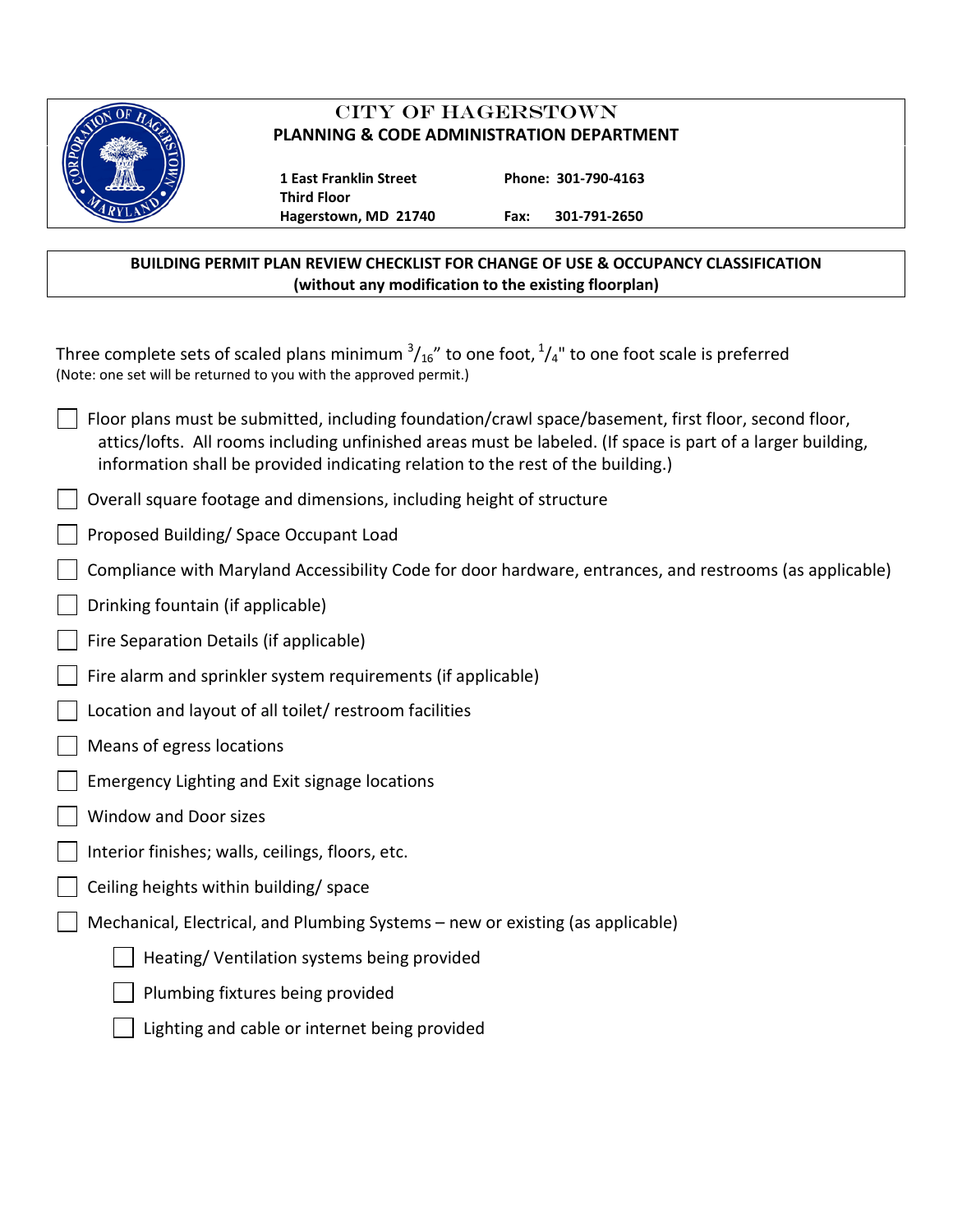City of Hagerstown **Planning & Code Administration Department 1 East Franklin Street Hagerstown, Maryland 21740 (301) 790-4163**



**Type: CHANGE OF USE & OCCUPANCY Process Date:**

**Appl. #:**

### **BUILDING PERMIT APPLICATION FOR CHANGE OF USE & OCCUPANCY CLASSIFICATION (without any modification to the existing floorplan)**

FILL IN ALL APPROPRIATE SECTIONS – PLEASE PRINT – MUST BE LEGIBLE

| <b>SECTION I - PROJECT INFORMATION</b>                                                                                                                                    |                                                                                                                                                                                                                                                                                                             |  |  |  |  |  |  |  |  |  |
|---------------------------------------------------------------------------------------------------------------------------------------------------------------------------|-------------------------------------------------------------------------------------------------------------------------------------------------------------------------------------------------------------------------------------------------------------------------------------------------------------|--|--|--|--|--|--|--|--|--|
| Estimated Cost of Construction \$<br>includes electrical, plumbing, hvac, labor & materials<br>TYPE OF CONSTRUCTION (select all that apply)<br>Change Of Use <sup>1</sup> | <b>Floor Area</b><br>List total gross square footage of space to be occupied, which includes all finished and<br>unfinished space:<br>List the square footage of space for each type of proposed use to be included:<br>SF Warehouse<br>SF Retail<br>Office<br>SF<br>SF Other<br><b>SF</b><br>Manufacturing |  |  |  |  |  |  |  |  |  |
| <b>SECTION II - PROPERTY INFORMATION</b>                                                                                                                                  |                                                                                                                                                                                                                                                                                                             |  |  |  |  |  |  |  |  |  |
| <b>Address of Jobsite</b>                                                                                                                                                 | Property Owner(s) Name(s)                                                                                                                                                                                                                                                                                   |  |  |  |  |  |  |  |  |  |
| Suite No.<br>Lot No.<br>Subdivision Name:                                                                                                                                 | Property Owner(s) Address<br>Cell Phone:<br>Phone:                                                                                                                                                                                                                                                          |  |  |  |  |  |  |  |  |  |
|                                                                                                                                                                           | <b>SECTION III - CONTACT INFORMATION</b>                                                                                                                                                                                                                                                                    |  |  |  |  |  |  |  |  |  |
|                                                                                                                                                                           | <b>Business</b>                                                                                                                                                                                                                                                                                             |  |  |  |  |  |  |  |  |  |
| <b>Primary Contact</b>                                                                                                                                                    |                                                                                                                                                                                                                                                                                                             |  |  |  |  |  |  |  |  |  |
| <b>Name</b>                                                                                                                                                               | <b>Company Name</b>                                                                                                                                                                                                                                                                                         |  |  |  |  |  |  |  |  |  |
| <b>Current Mailing Address</b>                                                                                                                                            | <b>Current Mailing Address</b>                                                                                                                                                                                                                                                                              |  |  |  |  |  |  |  |  |  |
| Phone No.<br>Cell No.                                                                                                                                                     | Phone No.<br>Cell No.                                                                                                                                                                                                                                                                                       |  |  |  |  |  |  |  |  |  |
| Email (required)                                                                                                                                                          | Email                                                                                                                                                                                                                                                                                                       |  |  |  |  |  |  |  |  |  |
|                                                                                                                                                                           | <b>SECTION IV - PROJECT DETAILS</b>                                                                                                                                                                                                                                                                         |  |  |  |  |  |  |  |  |  |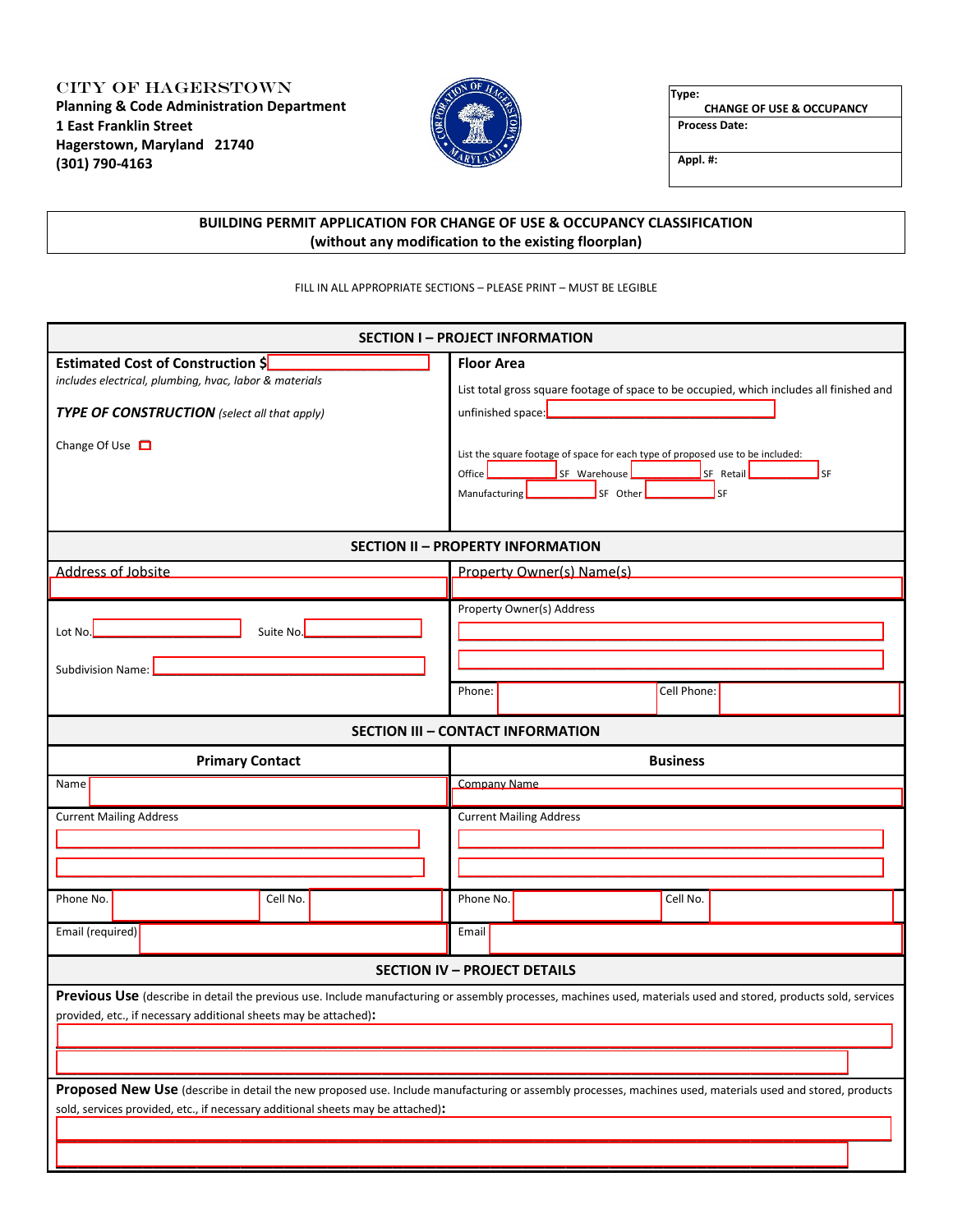| <b>Business Details</b>                                                                                                                         |                                                                                       |                                                                                |                                                                                     |  |  |  |  |  |  |
|-------------------------------------------------------------------------------------------------------------------------------------------------|---------------------------------------------------------------------------------------|--------------------------------------------------------------------------------|-------------------------------------------------------------------------------------|--|--|--|--|--|--|
| <b>Type of Proposed Use</b>                                                                                                                     |                                                                                       | No. of employees:                                                              |                                                                                     |  |  |  |  |  |  |
| Beauty/Barber Shop                                                                                                                              | <b>E</b> Residential                                                                  | Days/ Hours of                                                                 | Sunday                                                                              |  |  |  |  |  |  |
| <b>Health Care</b>                                                                                                                              | $\Box$ Theater                                                                        | Operation:                                                                     | Monday                                                                              |  |  |  |  |  |  |
| <b>Office</b> / Business                                                                                                                        | □Store (Mercantile)                                                                   | (Please note the                                                               | Tuesday                                                                             |  |  |  |  |  |  |
| <b>OPlace of Worship</b>                                                                                                                        | Dother:                                                                               | hours of operation<br>for each day that the                                    | Wednesday                                                                           |  |  |  |  |  |  |
| <b>O</b> Restaurant                                                                                                                             |                                                                                       | business will be                                                               | Thursday<br>Friday                                                                  |  |  |  |  |  |  |
| <b>□Tattoo Shop</b>                                                                                                                             |                                                                                       | open)                                                                          | Saturday                                                                            |  |  |  |  |  |  |
|                                                                                                                                                 |                                                                                       | <b>Building Planning Details</b>                                               |                                                                                     |  |  |  |  |  |  |
| <b>Exterior of building:</b>                                                                                                                    |                                                                                       |                                                                                |                                                                                     |  |  |  |  |  |  |
| Will the exterior of the building be altered in any way?<br>Yes $\Box$                                                                          | Sprinklers & Fire Alarm Systems - are any of the following systems being<br>provided: |                                                                                |                                                                                     |  |  |  |  |  |  |
| If yes, describe work:                                                                                                                          | No <sup>1</sup>                                                                       |                                                                                | Sprinkler System? Yes ■ No ■ Partial ■<br>Existing? Yes $\Box$ No $\Box$            |  |  |  |  |  |  |
|                                                                                                                                                 |                                                                                       |                                                                                | If yes, type of system: $\Box$ NFPA-13 $\Box$ NFPA-13R $\Box$ NFPA-13D              |  |  |  |  |  |  |
| Yes $\square$<br>or operations?<br>If yes, describe activities, materials to be stored, and any method to<br>provide screening and/or security: | Will there be outdoor storage (including temporary storage)<br>No <sup>1</sup>        | Fire Alarm System? Yes $\Box$ No $\Box$ Partial Existing? Yes $\Box$ No $\Box$ |                                                                                     |  |  |  |  |  |  |
| <b>Accessibility of building:</b>                                                                                                               | Interior of building:                                                                 |                                                                                |                                                                                     |  |  |  |  |  |  |
| Is there an existing elevator? Yes $\Box$                                                                                                       | No <sup>1</sup>                                                                       | <b>Interior Walls</b>                                                          |                                                                                     |  |  |  |  |  |  |
| Is there an accessible entrance? Yes $\Box$ No $\Box$                                                                                           |                                                                                       | □Drywall □Other, list:                                                         |                                                                                     |  |  |  |  |  |  |
| If yes, describe:                                                                                                                               | <b>Interior Ceilings</b>                                                              |                                                                                |                                                                                     |  |  |  |  |  |  |
| If no, how many stairs are required to gain entry?                                                                                              |                                                                                       | □Drywall □Other, list:                                                         |                                                                                     |  |  |  |  |  |  |
| Are Restrooms provided? Yes□ No□                                                                                                                | <b>Floor Coverings:</b>                                                               |                                                                                |                                                                                     |  |  |  |  |  |  |
| No. of restrooms provided:                                                                                                                      |                                                                                       | <b>OHardwood OCarpet OVinyl OTile OAII</b>                                     |                                                                                     |  |  |  |  |  |  |
| Male<br>FemaleL                                                                                                                                 |                                                                                       |                                                                                |                                                                                     |  |  |  |  |  |  |
| Are Accessible Restrooms provided? Yes $\Box$ No $\Box$                                                                                         |                                                                                       |                                                                                | Is there any electrical, plumbing, or mechanical work being                         |  |  |  |  |  |  |
| If yes, provide number of accessible restrooms:                                                                                                 | conducted to obtain the proposed occupancy?                                           |                                                                                |                                                                                     |  |  |  |  |  |  |
|                                                                                                                                                 | Yes $\square$<br>No <sub>1</sub>                                                      |                                                                                |                                                                                     |  |  |  |  |  |  |
| Is there a drinking fountain provided? Yes $\Box$ No $\Box$<br>If yes, provide number of drinking fountains:                                    |                                                                                       | If yes, please describe:                                                       |                                                                                     |  |  |  |  |  |  |
|                                                                                                                                                 |                                                                                       |                                                                                |                                                                                     |  |  |  |  |  |  |
|                                                                                                                                                 |                                                                                       |                                                                                |                                                                                     |  |  |  |  |  |  |
| <b>Parking Information</b>                                                                                                                      |                                                                                       | <b>Signage</b>                                                                 |                                                                                     |  |  |  |  |  |  |
| Is there existing parking? yes $\Box$<br>$no\Box$                                                                                               |                                                                                       |                                                                                | Will existing signage be affected (altered, added, or changed)?                     |  |  |  |  |  |  |
| Will it be used? yes $\Box$<br>$no\Box$                                                                                                         | Yes $\Box$<br>No <sub>1</sub>                                                         |                                                                                |                                                                                     |  |  |  |  |  |  |
| No. of spaces provided                                                                                                                          |                                                                                       |                                                                                | If yes, describe location and size of existing signage and what changes will occur: |  |  |  |  |  |  |
| No. of Accessible Parking spaces provided                                                                                                       |                                                                                       |                                                                                |                                                                                     |  |  |  |  |  |  |
|                                                                                                                                                 |                                                                                       | If a new sign will be provided, a separate permit is required.                 |                                                                                     |  |  |  |  |  |  |